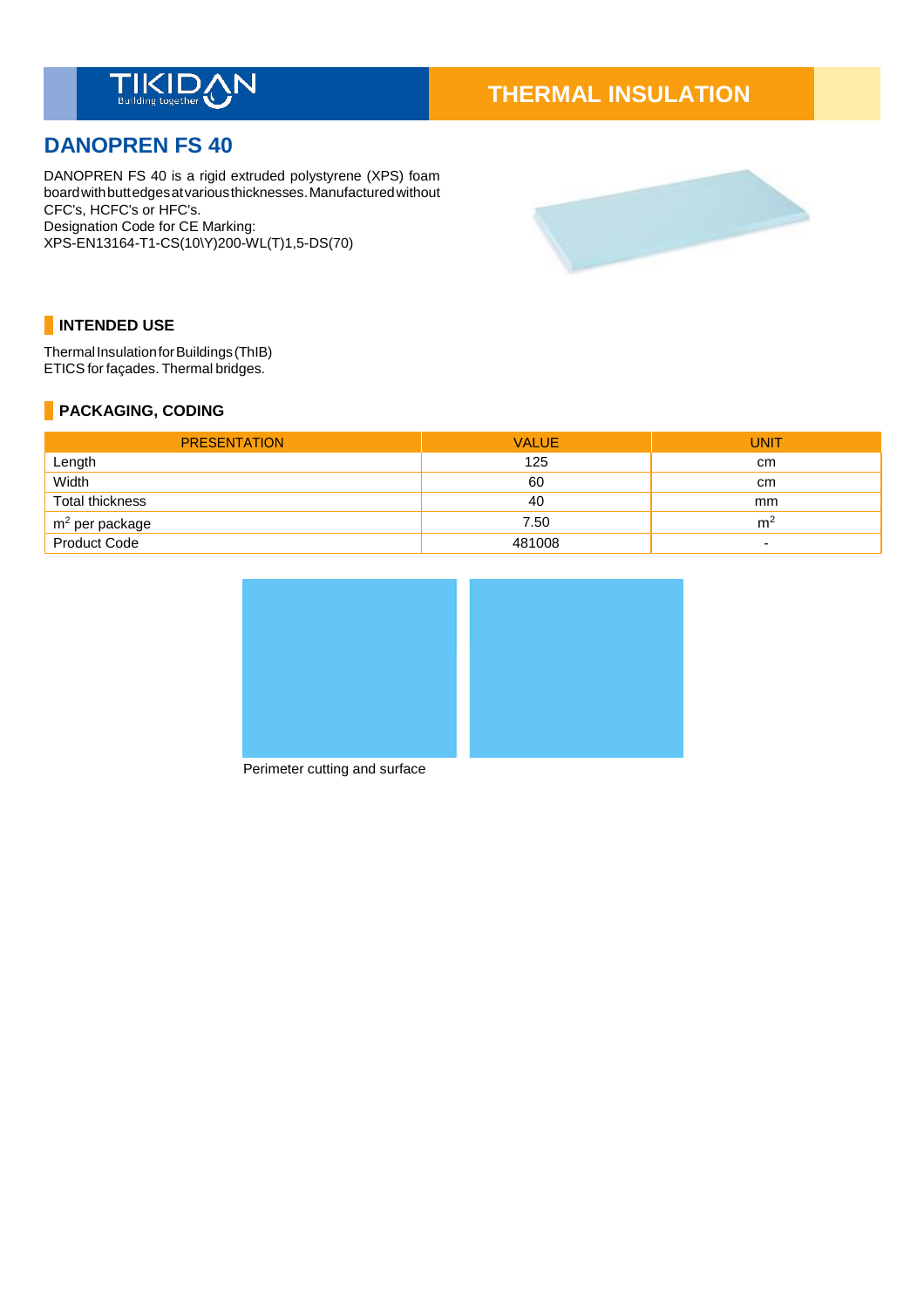# **TECHNICAL DATA**

| <b>TECHNICAL DATA</b>                                             | <b>VALUE</b>                      | <b>UNIT</b>       | <b>STANDARD</b> |
|-------------------------------------------------------------------|-----------------------------------|-------------------|-----------------|
| <b>Thickness</b>                                                  | 40                                | mm                | <b>EN 823</b>   |
| Thickness tolerance                                               | ± 2                               | mm                | <b>EN 823</b>   |
| Length                                                            | 125                               | cm                | <b>EN 822</b>   |
| Length tolerance                                                  | $-8/+8$                           | $-8/+8$           | <b>EN 822</b>   |
| Width                                                             | 60                                | cm                | <b>EN 822</b>   |
| <b>Width Tolerance</b>                                            | $-8/+8$                           | <sub>mm</sub>     | <b>EN 822</b>   |
| <b>Flatness</b>                                                   | 6                                 | mm/m              | <b>EN 825</b>   |
| Squareness                                                        | 5                                 | mm/m              | <b>EN 824</b>   |
| Thermal conductivity (1)                                          | 0,034                             | W/mK              | EN 12667        |
| <b>Thermal Resistance</b>                                         | 1.20                              | $m^2$ K/W         | EN 12667        |
| Compression strength (2)                                          | > 200                             | kPa               | <b>EN 826</b>   |
| Tensile strength perpendicular to faces                           | $\geq 200$                        | kPa               | <b>EN 1604</b>  |
| Long-term water absorption by total immersion                     | $≤ 1.5$                           | Vol.%             | EN 12087        |
| Long-term water absorption by diffusion                           | $\leq$ 3                          | Vol.%             | EN 12088        |
| Water absorption by freeze-thaw cycling                           | $\leq 1$                          | Vol.%             | EN 12091        |
| Water vapour diffusion resistance factor ( $\mu$ ) <sup>(4)</sup> | $\geq 80$                         |                   | EN 12086        |
| Dimensional Stability                                             | $\leq 5$                          | $\%$              | <b>EN 1604</b>  |
| Reaction to fire                                                  | E                                 | Euroclase         | EN 13501-01     |
| Coefficient of linear thermal expansion                           | 0,07                              | $mm/m\cdot K$     |                 |
| Working temperature range (Celsius degrees)                       | $-50/ + 75$                       | $^{\circ}C$       |                 |
| Specific heat                                                     | 1.450                             | J/kg·K            |                 |
| Nominal density                                                   | 32                                | kg/m <sup>3</sup> | EN 1602         |
| Capillarity                                                       | Null                              | ä,                |                 |
| Edge treatment                                                    | Butt edge                         | $\blacksquare$    |                 |
| Surface                                                           | Planed, without<br>extrusión skin |                   |                 |

(1) Declared thermal conductivity  $\lambda_D$  according to EN 13164 (§ 4.2.1; Annex A; Annexes C.2 y C.4.1)

EN 13164. Harmonized Technical Specification for factory made thermal insulation XPS foam products. Valid for CE marking and voluntary quality marks purposes.

(2) Short-term (instant) test method; value reached at yield point or 10% deformation, whatever it comes first.

(4) For skinned products it depends on thickness: the higher the thickness, the lesser the m-value

## **TECHNICAL SPECIFICATION DESCRIPTION**

m<sup>2</sup> of ETICS or thermal bridge thermal insulation, by means of DANOPREN FS extruded polystyrene (XPS) rigid foam boards of mm thickness, with a declared thermal conductivity  $\lambda D = \_\_W/m\cdot K$ ; declared thermal resistance RD =  $\_\_W^{2}\cdot K/W$ ; Euroclass E fire reaction classification, according toEN 13501-1 and designation codeXPS-EN13164-T1-CS(10\Y)200-WL (T)1,5-DS(70), according to EN 13164 harmonized technical specifications.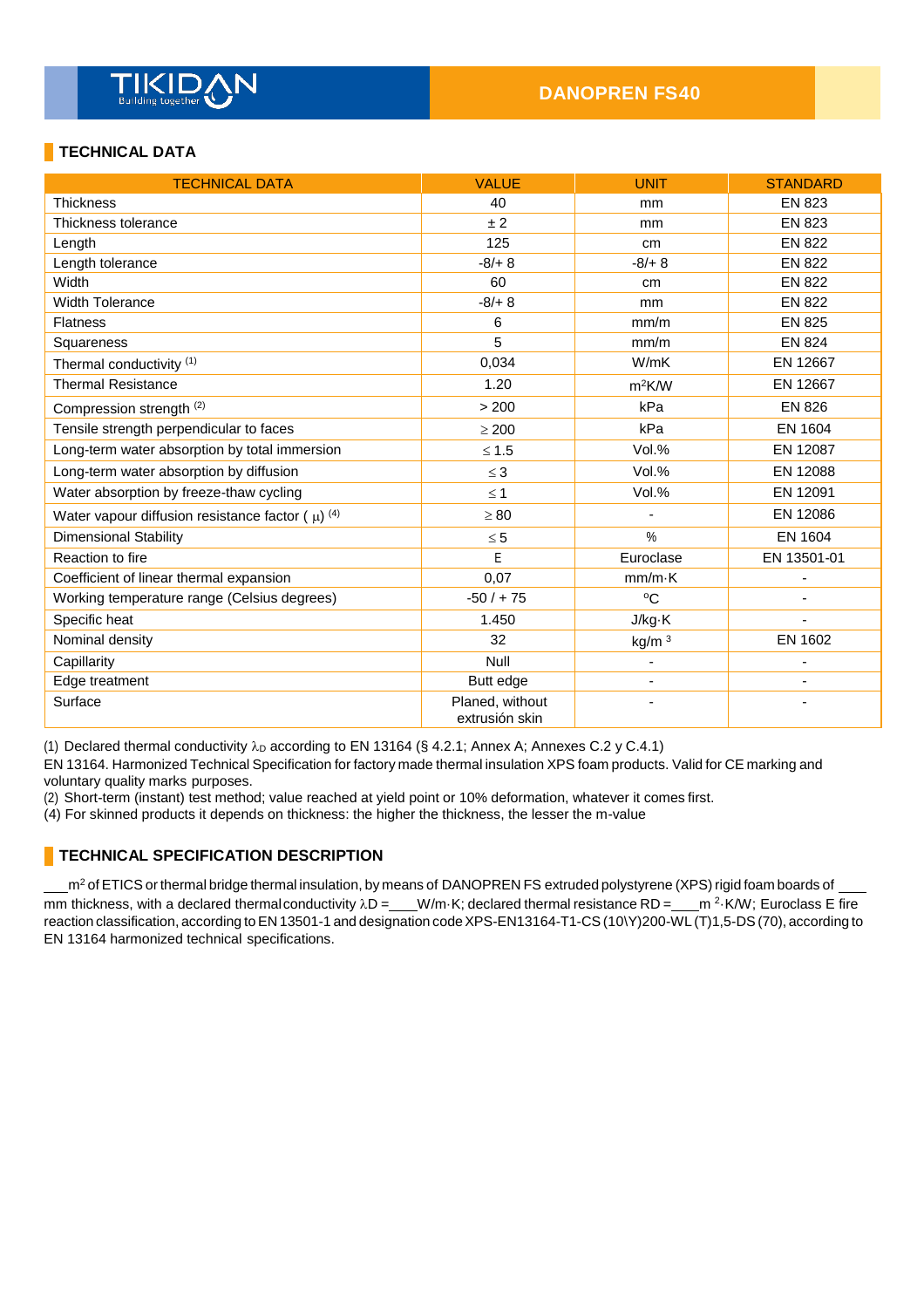

# **STANDARDS & CERTIFICATION**

Main regulatory/standardization references

- EPBD Recast 2010/31/EU. Energy Performance of Buildings

- UK: Building Regulations 2010 (SI 2010/2214) amended in 2012 and 2013. Approved Documents (2013) - L1A, L1B, L2A, L2B.

Standard Assessment Procedure - SAP 2012

- Construction Products Regulation (UE) 305/2011 laying down the harmonised conditions for the marketing of construction products.

- EN 13164. Thermal insulation products for buildings – Factory made extruded polystyrene foam (XPS) products -Specification

#### CE marking

Conformity according to EN 13164 for all DANOSA factory made XPS products in Europe.

Voluntary quality mark certificate.

French ACERMI Certificate granted to DANOPREN FS, in compliance with EN 13164 and own ACERMI rules. Spanish Marca AENOR granted to DANOPREN FS, in compliance with EN 13164.

Quality management

Registered Firm in compliance with ENISO 9001, granted by BUREAU VERITAS to DANOSA XPS manufacturing site at Fontanar (Guadalajara- Spain)

Registered Firm in compliance with EN ISO 9001, granted by BUREAU VERITAS to DANOSA XPS manufacturing site at Leiria (Portugal)

# **ADVANTAGES AND BENEFITS**

- Easy and safe handling of the DANOPREN FS XPS boards: they are light, do not irritate the skin, do not give off dust, maintain their physical integrity. Consequence: easier storage and installation job on-site.

- Negligible long-term water absorption. Two consequences: 1. Storage and installation job can be done even under adverse weather conditions; 2. Thermal performance is not degradated by long-term water absorption.

- Long-term high compressive and mechanical strength. Two consequences: 1. TheXPSboards are robust enough to withstand rough handling during transport and installation without losing their physical integrity or their performance as thermal insulation; 2. Where placed under permanent load, the thickness and, therefore, the Thermal Resistance (obviously proportional to the thickness), will be maintained at long-term.

- Thanks to its water absorption and mechanical resistance, the DANOPREN FS XPS boards, properly installed, show a durability equal to the service life of the building in which they are incorporated. Three consequences: 1. Continuous energy saving; 2. Equivalent continuous reduction of CO2 emissions, and 3. Maintenance costs (repair, replacement) null.

- Eventually, and depending on the installation system, it may be feasible to re-use the DANOPREN FS XPS boards. As a consequence, a maximum level of environmental sustainability can be obtained, closing the product life-cycle by opening a new life-cycle within the concept "from cradle to cradle".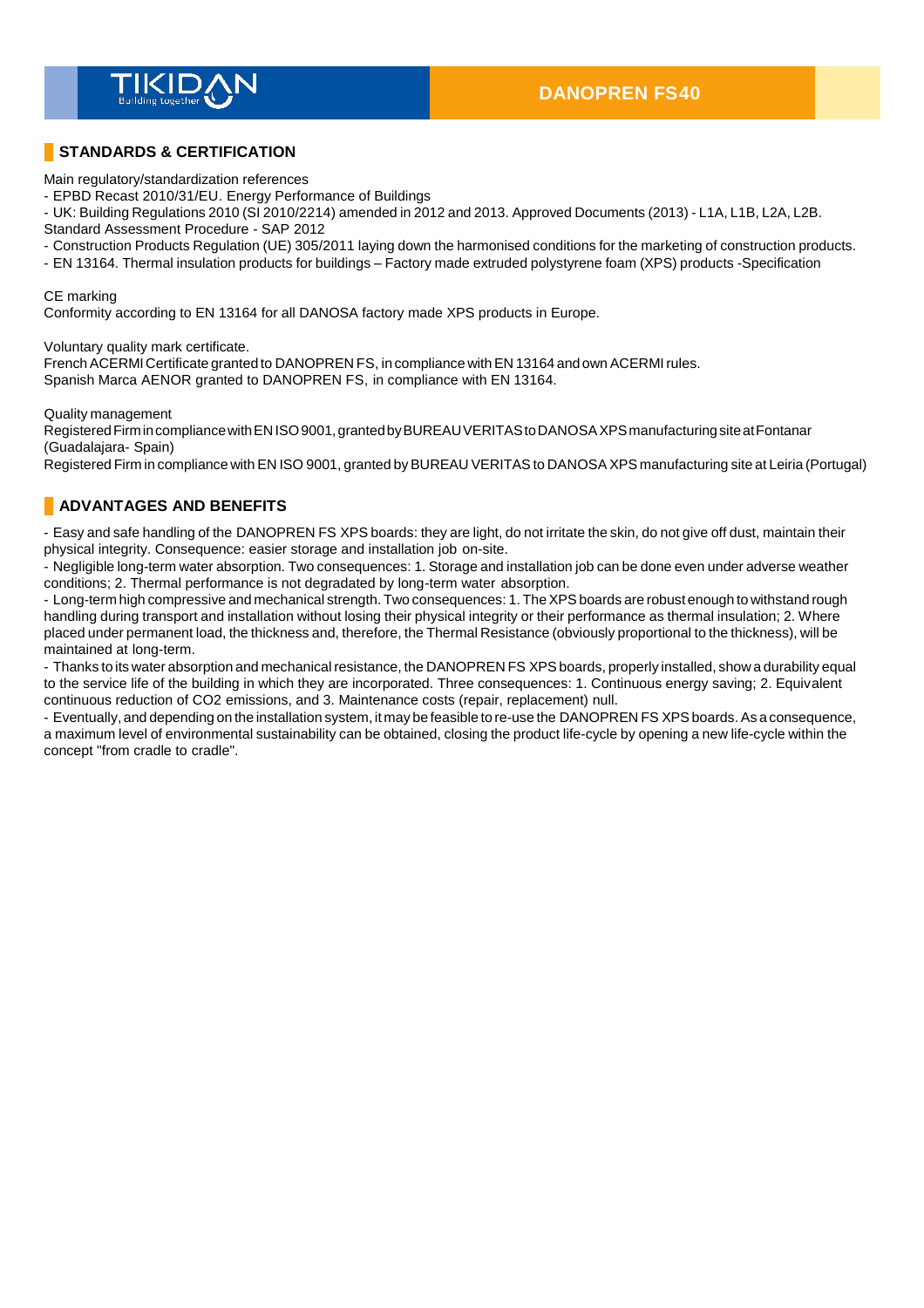

# **INSTALLATION**

ETICS.

.

- DANOPREN FS XPS boards are the only ones suitable, within the DANOSA XPS product range, when they have to be adhered to the substrate wall, and then rendered with ETICS mortars. Due to their rough planed surfaces, without extrusion skin, a firm attachment and compatibility with other products of the ETICS kit is easily got.

- Thanks to the DANOPREN FS boards high water vapour diffusion resistance factor (m), it is not necessary to install vapor barrier. The boards themselves show a performance strong enough as barrier, for the usual applications and climates, to avoid interstitial condensation. In fact, thanks to this so high performance with respect to vapor diffusion, compatibility is favored with all types of renderings, since it is not critical, as it may be with other insulating materials, the fact that the ETICS rendering might eventually be little "breathable".

- The compatibility of all materials involved in the system must be checked. The Guidance document "ETAG 004" developed by EOTA (EuropeanOrganizationforTechnicalAssessments)maybefollowed.Thisguidance documentservesas abasis toissueETE's (European Technical Evaluations).

- In any case, it must be checked that the substrate wall shows an even surface, and that there is no mortar projection from bricks joints.

- It must be checked that the DANOPREN FS boards have been properly fixed to the substrate wall, be it with adhesive more on more than 80% of the surface, be it with mechanical fasteners and adhesive, following the recommendations contained in "ETAG 004".

- DANOPREN FS boards are installed from the bottom to the top of the wall, in horizontal rows and staggered in successive rows.

- DANOPREN FS boards must show a surface with good flatness, what can be checked with a rule level.
- DANOPREN FS boards must show tight joints, avoiding they may get filled with adhesive.

- The edges of the DANOPREN FS boards should not be aligned with the windows edges.

- By the corners of every wall section forming the building façades, complete or half-sized DANOPREN FS boards must be installed, never smaller pieces.

### **INDICATIONS AND IMPORTANT RECOMMENDATIONS**

- Check that the product has arrived on-site within the original packaging, properly labeled and in perfect condition.

- Check the presence of CE marking and DoP (Declaration of Performance).
- Check, if specified in the project, the presence of a voluntary quality mark.
- Check that the thermal insulation is the one specified in the project.

- Check that the project technical specifications are followed, particularly in terms of dimensions, thickness, declared thermal conductivity, declared thermal resistance, water vapour diffusion resistance factor and fire reaction.

- Check that the installation follows what specified in the project, particularly the order of layers in the roof and the correct position of the thermal insulation layer with respect to the rest.

- Check the continuity of the thermal insulation layer, avoiding the presence of thermal bridges, particularly where close to every detailing. Examples: windows lintels, jambs and sills; perforations; roof parapets; floors; pillars.

## **HANDLING, STORAGE AND PRESERVATION**

- DANOPREN XPSboards suffer irreversible dimensional changes if exposed for a long time at high temperatures. The maximum working service temperature is 75 °C.

- DANOPREN XPS boards, in direct contact with substances or materials containing volatile compounds, are exposed to solvents attack. The adhesive manufacturer's recommendations concerning its compatibility with polystyrene foam should be taken into account.

- DANOPREN XPS boards can be stored outdoors. They are unaffected by rain, snow or ice. Accumulated dirt can be easily washed. Stored for an extended period of time, the boards should be protected from direct sunlight, preferably in their original packaging. When kept indoors, it should be properly ventilated.

- The XPS boards must be kept away from heat or flames sources. DANOPREN products contain a flame retardant additive to inhibit accidental ignition from a small fire source, but the boards are combustible and, if exposed to an intensive fire, may burn rapidly. Fire classification is based on small scale tests, which may not reflect the reaction of the products in its end use state under actual fire conditions.

- For more information, refer to the product SDS.